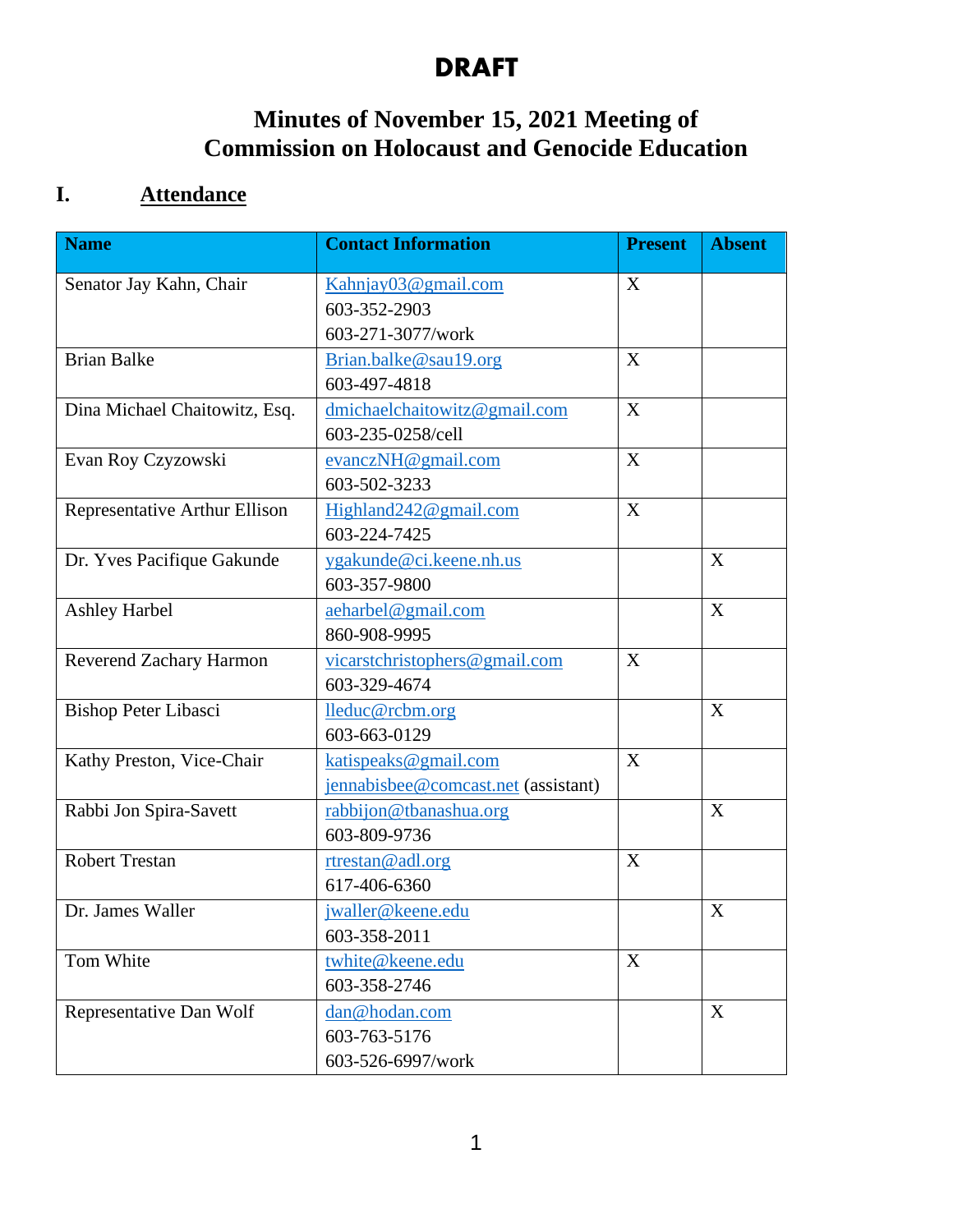## **II. Motions**

| <b>Motion</b>                                                                                                                                                                                                                                                                                                                                                                   | <b>Failed</b> | <b>Passed</b> | <b>Abstain</b> |
|---------------------------------------------------------------------------------------------------------------------------------------------------------------------------------------------------------------------------------------------------------------------------------------------------------------------------------------------------------------------------------|---------------|---------------|----------------|
| Motion to accept minutes from July 2021<br>1.<br><b>Meeting</b>                                                                                                                                                                                                                                                                                                                 |               | $\mathbf{X}$  | 1<br>person    |
| 2. Motion for the Chairperson to convey this<br>The Commission on HGE<br>message:<br>wishes to share its support for the Board of<br><b>Education initial proposal for Ed Rules</b><br>We know the Board will consider<br>306.49.<br>the input from the public hearing and hope<br>that the Board will move forward in the<br>approval process as expeditiously as<br>possible. |               | $\mathbf{X}$  |                |

A quorum of Commission members was present at the meeting, and we convened at 4:04 p.m.

The last meeting was scheduled for September 2021, but there was no quorum. Those present asked Brian to deliver comments in support of Board of Education's work. Brian also agreed to see if the NH School Board Association has an interest in developing a sample school board policy before moving any further on this topic. It was agreed that Ashley would convene the Best Practices Subcommittee and Tom would convene the Implementation Subcommittee; subcommittees will identify objectives for this year with timelines and key milestones. It was reported that Marna Ducharme submitted her resignation to the Governor's Office.

Here is a summary of the discussions at the November 15 meeting:

**I. July minutes accepted.** Ms. Preston moved to accept the minutes of the July 2021 meeting; Tom White seconded. Brian Balke abstained, having been absent for that meeting. The minutes were accepted.

## **II. Proposed Standards.**

The State Board of Education will have a public hearing in December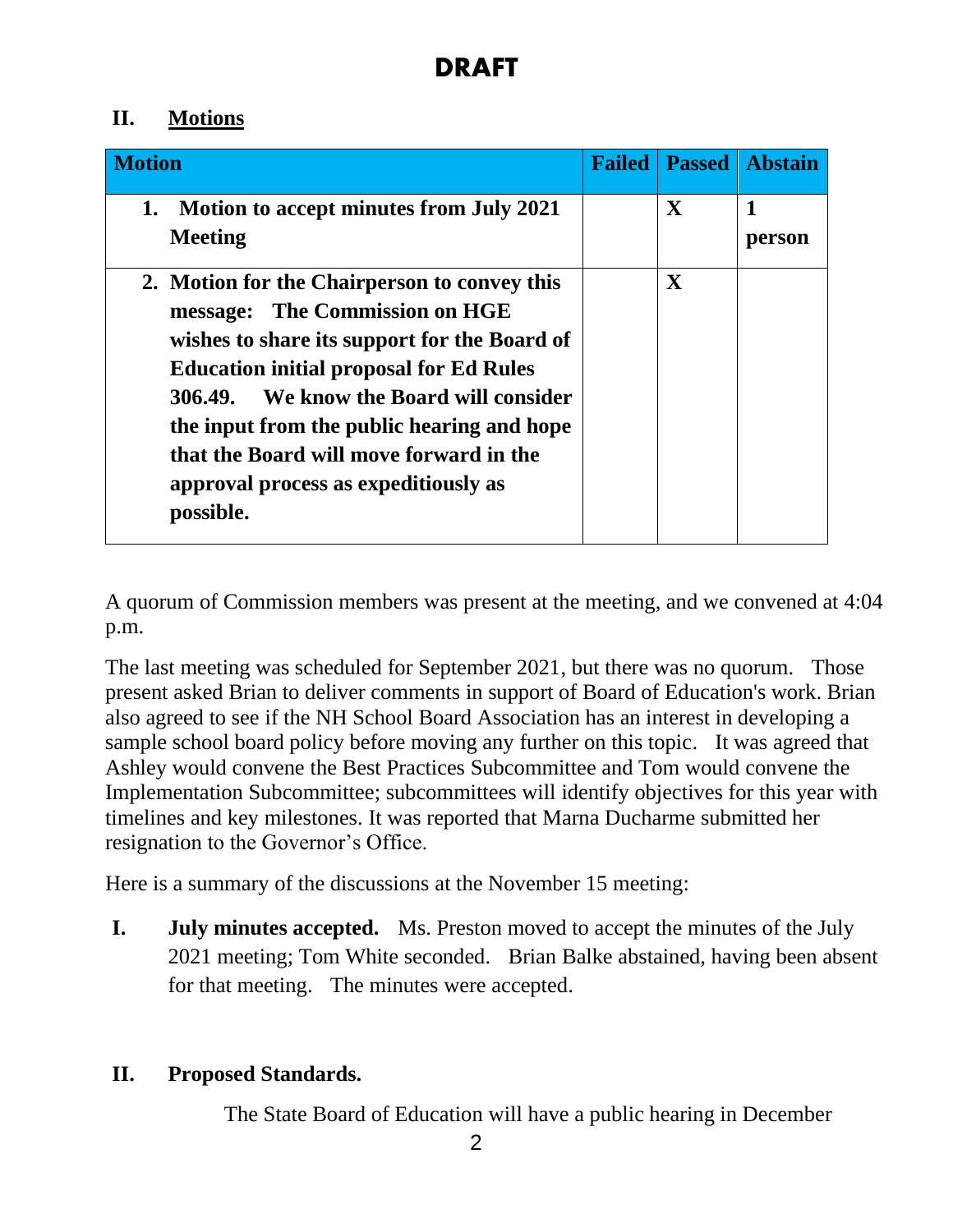(possibly, December 9) and will consider any input from the public. The Parent Information Center is an example of a group that might give input. After that, the proposed standards will move onto JLCAR, the Joint Legislative Committee on Administrative Rules.

Those who want to speak have to register. Testimony is in person or in writing. You can pre-register on the State Board of Education website or contact [Amanda](mailto:Amanda.J.Phelps@doe.nh.gov) Phelps directly:

Amanda Phelps Administrative Rules Coordinator (603) 271-2718 amanda.j.phelps@doe.nh.gov

Kati Preston, Robert Trestan (on behalf of ADL), and Rev. Harmon (on behalf of NH Council of Churches) plan to speak. Those on the Commission should not suggest that they are speaking on behalf of the Commission.

Brian moved that the Commission authorize the Chairman to convey the following statement to the Board of Education: "The Commission on HGE wishes to share its support for the Board of Education initial proposal for Ed Rules 306.49. We know the Board will consider the input from the public hearing and hope that the Board will move forward in the approval process as expeditiously as possible." Arthur Ellison seconded the motion. The motion passed.

We discussed the recently enacted "Right to Freedom From Discrimination in Public Workplaces and Education" and how, if at all, that statue will impact our work. Evan conveyed that teachers are concerned that the new statue will interfere with teaching about important topics like the origins of genocide.

### **III. Subcommittees.**

- a. **Implementation Subcommittee.** There was an Implementation Subcommittee meeting on October 19, and the attached notes represent what was discussed. We agreed to clarify that "Needs assessment of resources needed," means "Matching teacher resource needs with existing resources, as identified by the Best Practices committee," and, similarly, that "Needs assessment of resources needed" for administrators be clarified as "matching district needs with existing resources as identified with best practices committee."
- b. **Best Practices Subcommittee.**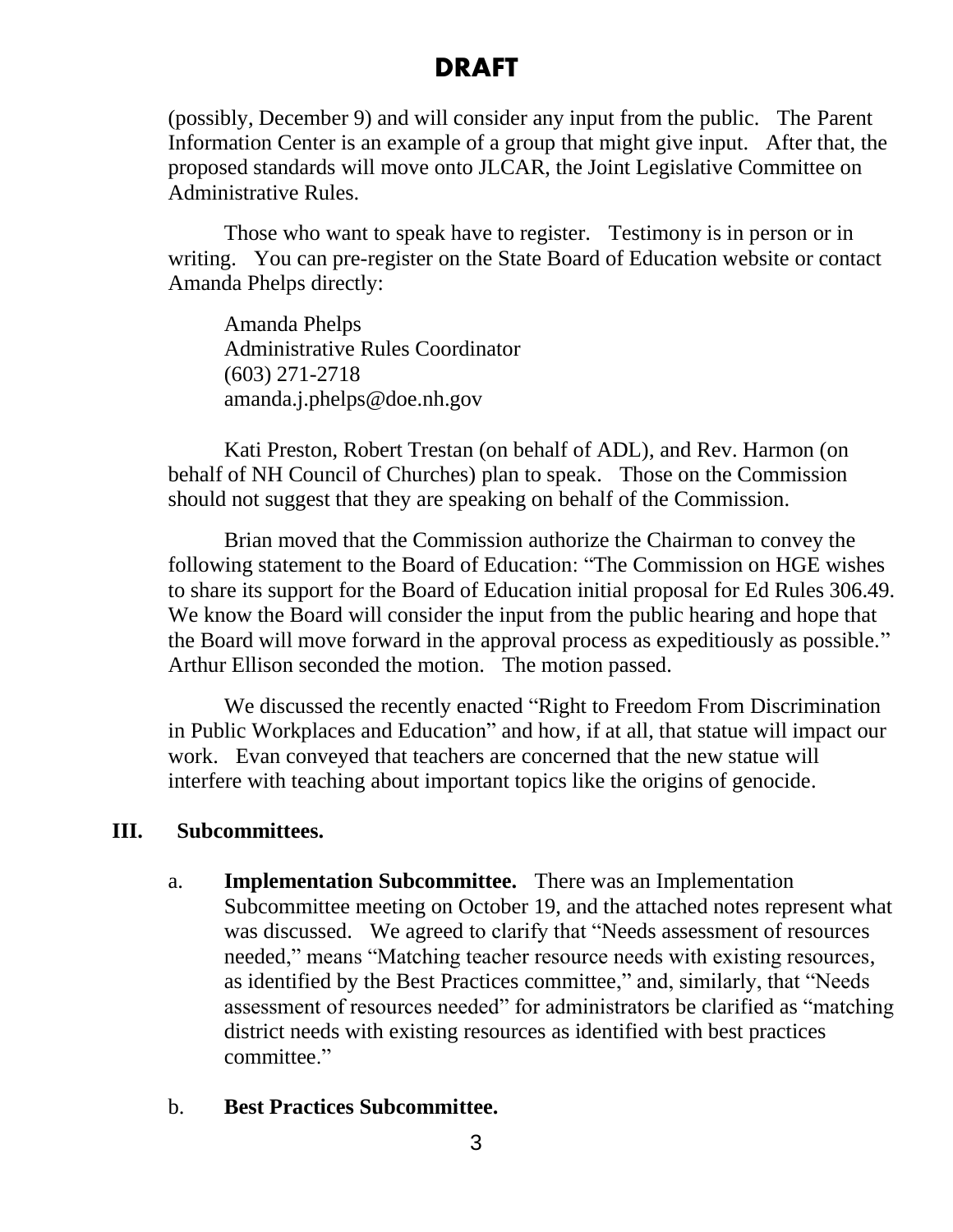Ashley convened the Best Practices Subcommittee in October as well. Evan reported that the Best Practices Subcommittee is preparing a "white paper" for early May to help administrators with implementation so that they can prepare for the year ahead – what the bill is, what the goals are. The longterm goal would be to collect existing documents/resources and "maps" to significant commemorative dates -- key points during the year (like, for example, national/international commemorative events like International Holocaust Memorial Day or recognition of the victims of the Rwandan genocide) – with appropriate topics and material to cover. We also agreed to give teachers information on materials that already exist rather than have them have to "reinvent the wheel." Brian said he could help Best Practices work with administrators. We will aim to have a draft of the white paper in February. The next subcommittee will be in December.

### **IV. Next meeting**

The next full Commission meeting is scheduled for **March 21, 2022 at 4 pm. Save the date.** 

At 5:15 Brian moved to adjourn; Robert seconded; motion accepted unanimously.